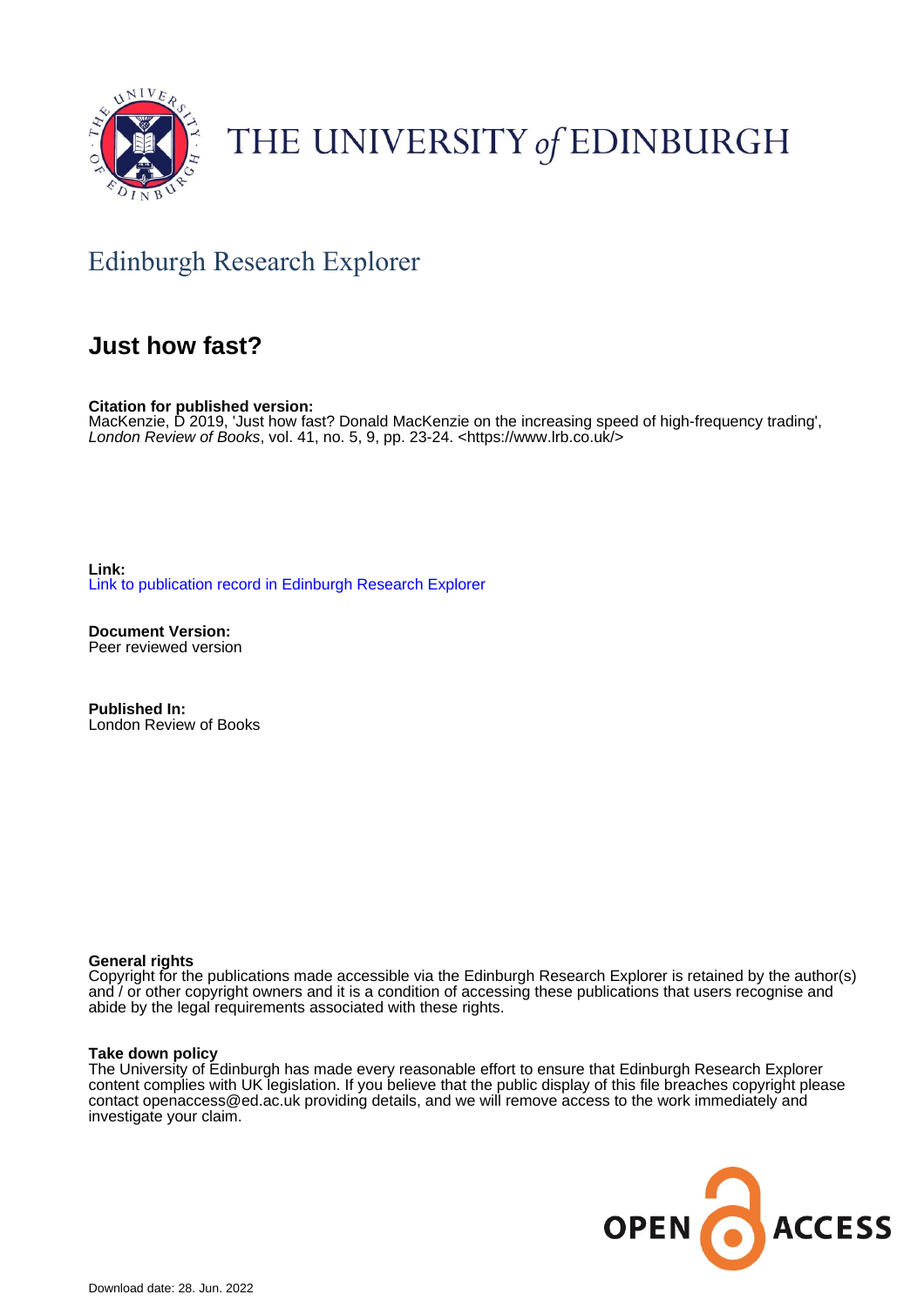Around half of all buying and selling on many of the world's most crucial financial markets is now automated high-frequency trading. HFT is, famously, ultrafast, and whenever I speak to someone who might know and be prepared to tell me, I ask them just how fast that currently is: in other words, what's the minimum time interval between the arrival of a 'signal' – a pattern of market data that informs how an HFT algorithm trades – and an HFT system responding to the signal by sending in an order to buy or sell, or perhaps cancelling an existing order? When I first asked, in 2011, the answer was five microseconds: five millionths of a second. At the time, that seemed extraordinarily fast, but now it seems leisurely. The most recent answer I received – backed up by data released in September by Eurex, Europe's leading futures exchange – is 84 nanoseconds (billionths of a second), which is 60 times faster than the speed in 2011.

In a nanosecond, the fastest possible signal – light in free space – travels only 30 cm, or roughly a foot. That's the fundamental physical limit that is now shaping what one might call the infrastructure of financial capitalism. HFT's closeness to that limit creates an exquisite sensitivity to the technology used to transmit signals and above all to where exactly – *very*  exactly – the technical devices involved are located. The most prominent recent addition to finance's infrastructure is a tower – essentially a large pylon – in the grounds of the Chicago Mercantile Exchange's computer datacentre, which is in the city's outer suburbs. At just over 100 metres, the tower isn't especially tall, but when viewed close up it's quite striking, looming over the low-rise buildings of the datacentre. It's designed to carry microwave dishes, although they weren't yet in place when I gazed up at the tower in October. Those dishes are going to be the fastest form of communication between the tens of thousands of computer systems packed into the CME's datacentre and the outside world.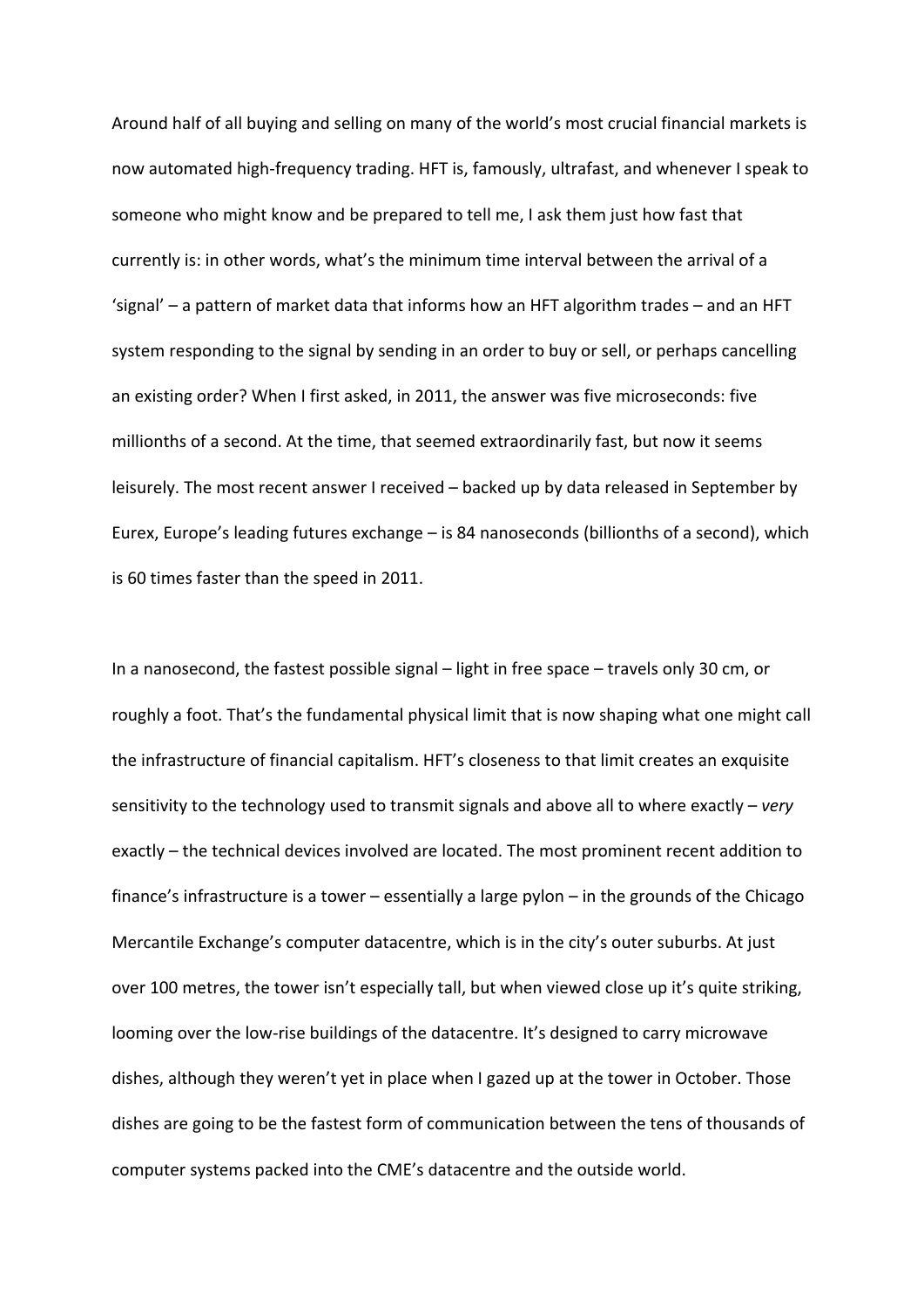The CME is the world's most important financial exchange, with no real rival in that role, either in the US or internationally. It trades 'futures', which originally were standardised contracts between two participants essentially equivalent to one agreeing to buy, and the other to sell, a set quantity of a commodity such as grain on a given future date, at a price agreed today. Although you might think that the price of a futures contract on grain would track the price of the underlying physical commodity, it's actually the other way about: the concentration of buying and selling interest in futures markets means that the price of commodities is often in effect set in those markets rather than in the direct buying and selling of the underlying commodity.

That's also largely the case with the financial futures that the CME began to trade from the 1970s onwards. Their prices often move a fraction of a second before the prices of the underlying shares, bonds or currencies. In addition, price movements in the US – especially in the CME's share-index futures and government-bond futures – frequently lead those in Europe, Asia and Latin America. That makes the speed at which price data from the CME are received hugely important to the world's automated trading systems.

Fast transmission of price data used to mean fibre-optic cable, but the material of which the strands of such a cable are made (which is usually a specialised form of glass) slows light down to around two-thirds of its speed in free space. In contrast, microwave and other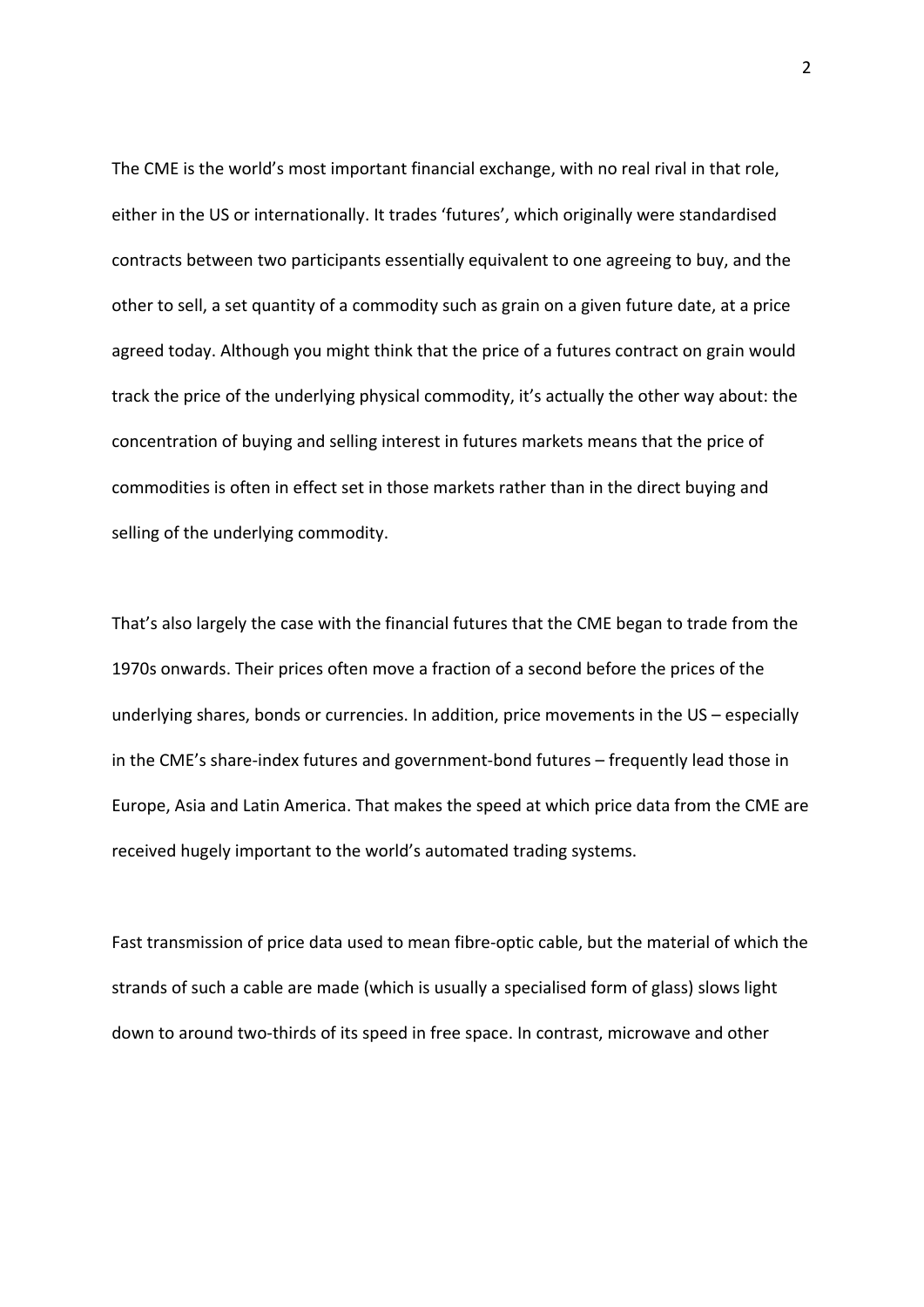wireless signals travel through the atmosphere at almost that free-space speed.<sup>1</sup> From 2010 onwards, therefore, no fewer than 17 competing microwave links were built to connect the CME's datacentre in suburban Chicago to the datacentres in northern New Jersey in which shares, US Treasury bonds and currencies are traded. Fierce competition in speed has, however, winnowed out the slower links, and now only three firms remain in the race. (At the time of writing, a fourth competitor seems about to emerge: a new network seems to be being built by Scientel, a specialist telecommunications firm with its origins in the nuclear power sector. Most likely Scientel is doing this for an undisclosed HFT client, but I haven't been able to discover whether that's actually the case or who that might be.)

Chicago's outer suburbs are not a tourist destination. There are logistics depots, light industrial plants, and scrubby vegetation; the landscape is flat and often dominated by power lines and freeways. If you're involved in the microwave speed race, though, you've had to get to know intimately the patch of that landscape immediately surrounding the CME datacentre. The CME hasn't allowed the three competing firms to install their microwave dishes directly on the roof of the datacentre, so their dishes are on towers several hundred metres away. Until quite recently, this meant that the crucial signals from the CME's trading – and, although they tend to be not quite as important, the market data that flow from other exchanges to the CME – were slowed, perhaps by as much as a microsecond, by having to get from the datacentre to one of these towers (or vice versa) via a fibre-optic cable. A considerable stir was thus caused in May 2017 when the financial news service

.

<sup>1</sup> Donald MacKenzie first wrote about finance's microwave links in the *LRB* of 11 September 2014.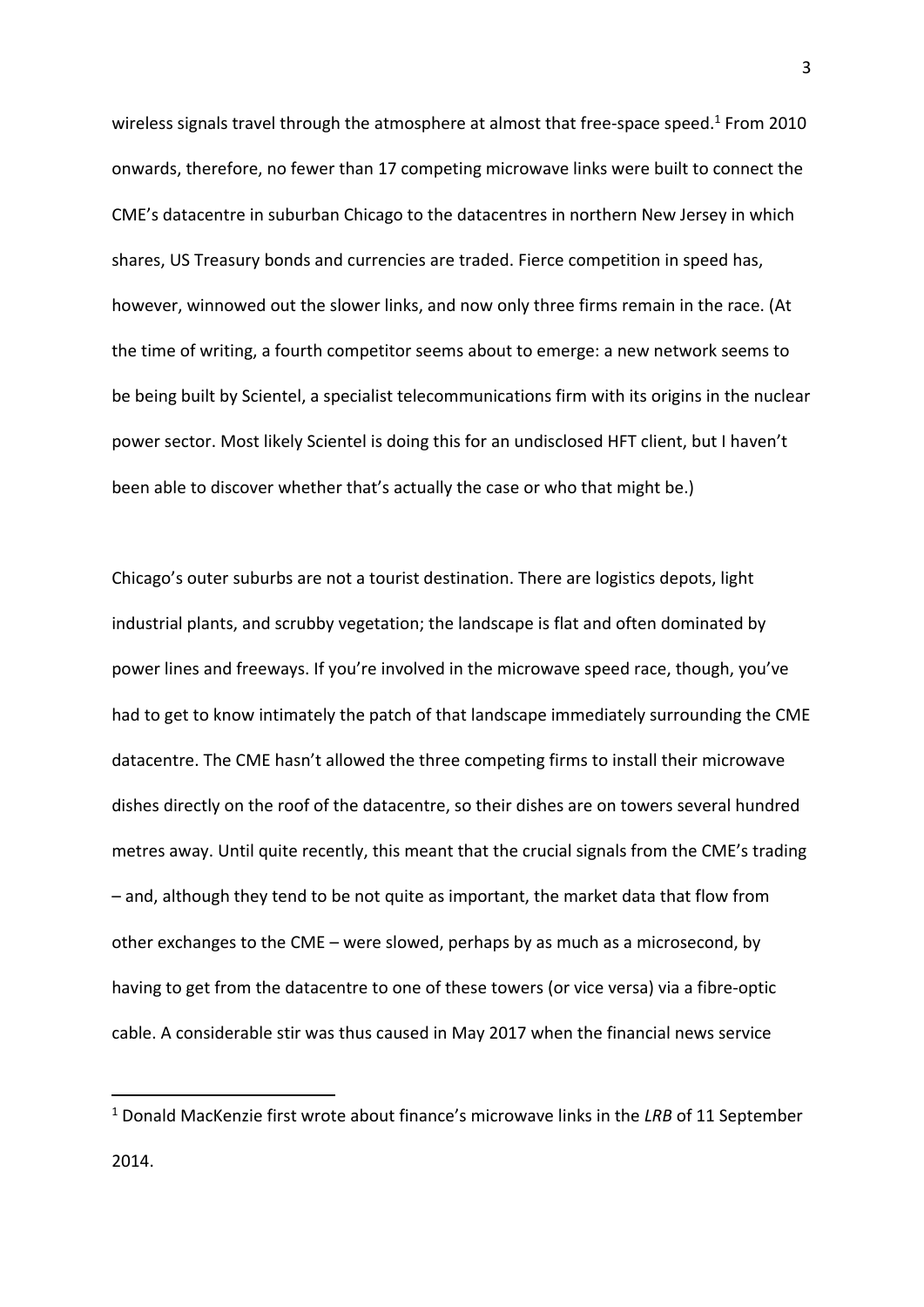Bloomberg published a photograph of a diesel generator in a field beside the road that runs along the north side of the CME datacentre. Connected to the generator was a short pole carrying two small antennas. That each of the antennas was facing slightly upwards gave the game away: it was an 'uplink', which could transmit microwave signals to, and receive signals from, a nearby microwave tower. Bloomberg revealed that a company affiliated to Jump Trading (a leading HFT firm) had paid \$14 million for the field. Having an uplink just across the road from the datacentre means that the length of fibre-optic cable through which a signal needs to run is reduced from hundreds to tens of metres, thus saving that crucial microsecond. The other two competitors in the race for speed have also now constructed similar up-links close to the datacentre: they had no alternative, because that microsecond is the difference between success and failure.

I'm told that Jump intended to recoup much of the field's purchase price by reselling all but the small portion of it needed for the uplink. I hope it has done so, because the new tower – which, as I've said, is inside the grounds of the datacentre, and so at least 30 metres closer to it than any of the uplinks – will have considerably reduced the value of the surrounding land. Each of the firms that compete to have the fastest Chicago-New Jersey link will again have no real choice but to install microwave dishes on the tower. I'm told they have been promised that the cables from their dish into the datacentre will be of the same length wherever their dish is on the tower. I haven't been able, though, to discover the prices they're going to be charged – the tower belongs not to the CME but to the datacentre owner – but it's already clear they're going to have to pay them.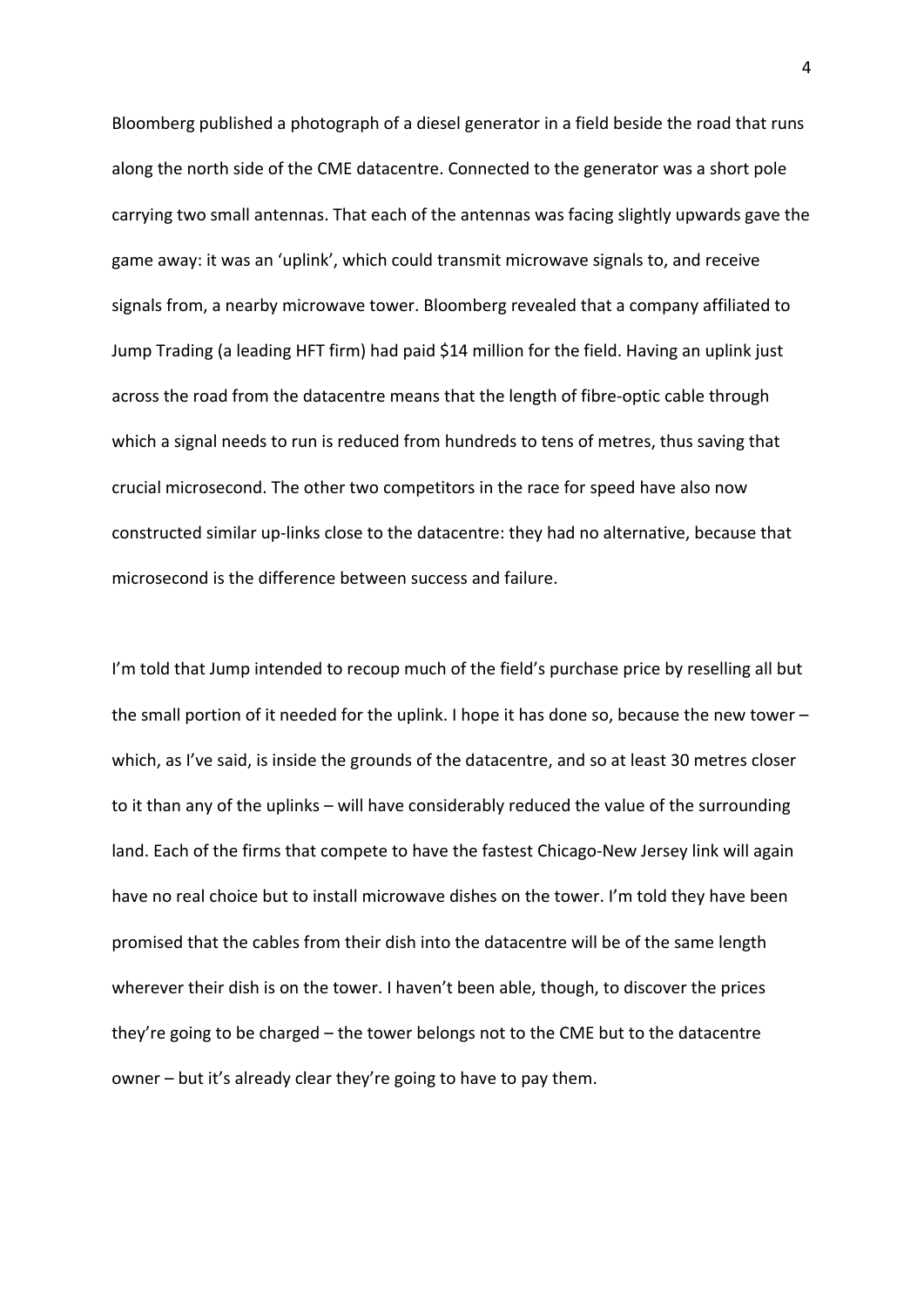Europe's equivalent of the Chicago-New Jersey route is the microwave links between Frankfurt – where Eurex is based, along with most of the trading of German shares – and Greater London, where most of the rest of Europe's share trading and nearly all its foreignexchange trading takes place. (The electronic trading of Eurozone sovereign bonds that currently takes place in London is going to move to a datacentre in Milan, at least if Brexit goes ahead.) There's a similar competition in speed on the London-Frankfurt route as on the route from Chicago to New Jersey, and indeed it's the same three firms as in the US that are the competitors. (The race has been documented in remarkable detail by the researcher Alexandre Laumonier in a blog that's been a huge success in the world of high-frequency trading.) Europe's different geography, though, has made microwave's chief limitation salient: it is a 'line-of-sight' technology. There needs to be an uninterrupted straight line between each successive dish in a microwave link and the dishes before it and after it. The curvature of the earth therefore limits the possible distance between microwave towers.

That's a real problem when it comes to the sea crossing from southern England to the Continent. The shortest path (the 'geodesic') between London and Frankfurt crosses the east coast of Kent near Richborough, at a point at which the crossing is too long to be achievable with standard microwave towers. (Lake Michigan is also a challenge, but a lesser one, for the Chicago-New Jersey links.) In 2016, two HFT-owned microwave companies applied for planning permission to build giant 300 metre masts – three times as tall as the CME tower, and as high as the Shard or Eiffel Tower – on the Kent coast near Richborough so as to establish a line of sight that would make a geodesic-hugging link to the Continent feasible. Unsurprisingly, in 2017 Dover District Council turned down their applications, so the three competing microwave links still have to deviate from the geodesic and cross the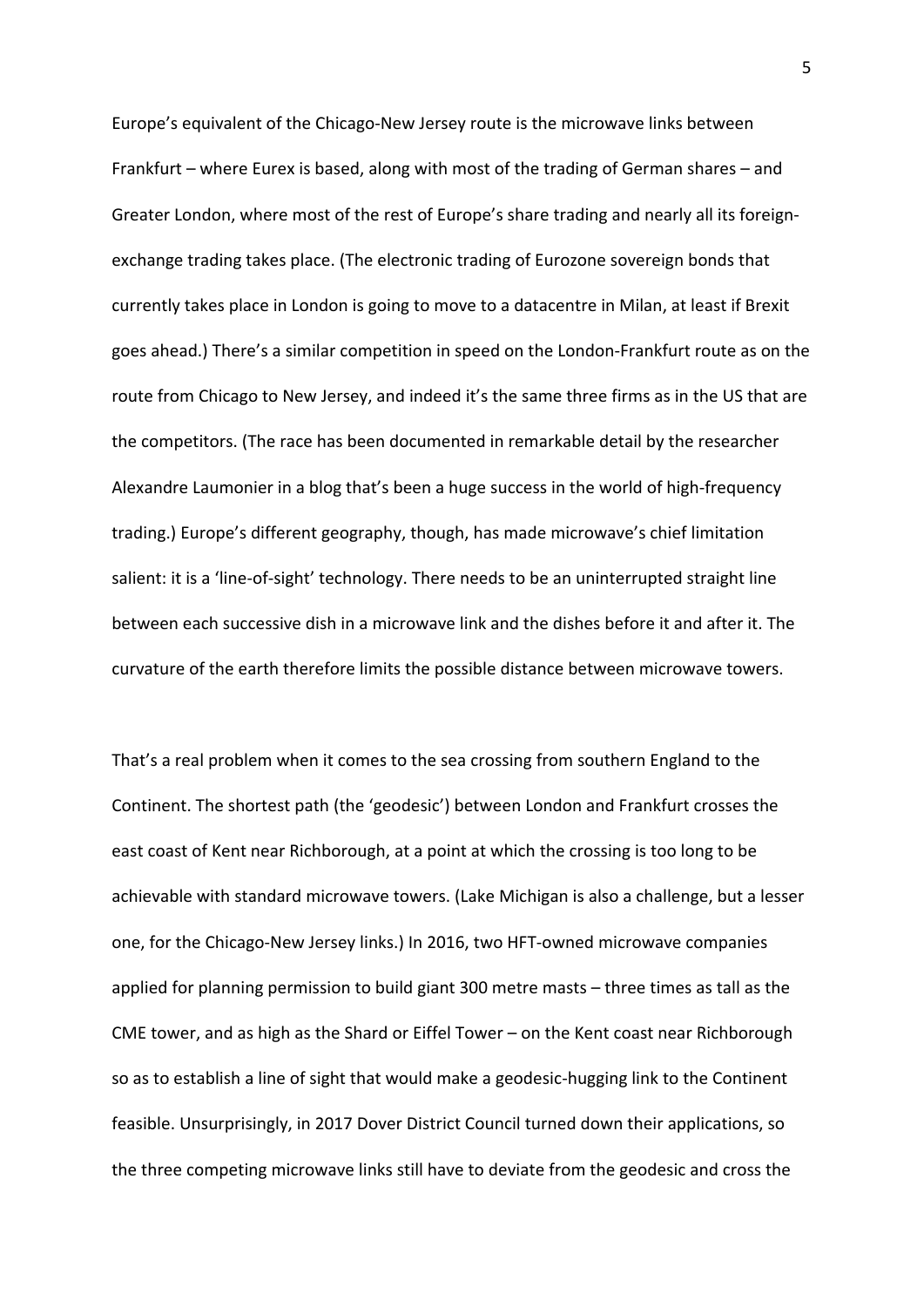Channel further south, closer to the narrow Dover Straits, at a cost in speed of around 10 microseconds.

If the English Channel is an obstacle to microwave, the world's oceans are a currently insuperable barrier: there have been proposals to suspend microwave dishes from balloons, or have them carried by ships, helicopters or drones, but none have so far been adopted. The crucial signals from the US datacentres to Europe therefore still travel by fibre-optic cables on the bed of the Atlantic. In the context of Brexit, that's perhaps fortunate. Hibernia Atlantic's cable, which is the fastest, makes landfall near Brean on the Bristol Channel, which means that the signals from the CME reach London a thousandth of a second or so before they get to Frankfurt and the other financial centres on the Continent. That just might give London a continuing slender advantage as a centre of trading.

A competitor to submarine cables, though, is starting to emerge. Over the last couple of years, one of the contributors to Laumonier's blog has been an engineer, Bob Van Valzah, who is a keen cyclist and lives in the Chicago suburbs. On his outings, he started to notice the appearance of new shortwave radio antennas. Like microwave, shortwave is an old technology: that's how Radio Moscow used to broadcast, and the Voice of America and BBC World Service still rely on it in some parts of the world. The point of shortwave is that at least a small portion of a radio signal in that frequency band will often bounce back to the earth's surface from the ionosphere, the layer high in the atmosphere in which electrons can be stripped from the atmosphere's molecules by the sun's rays or cosmic radiation. Shortwave signals are therefore not restricted to a line of sight: they can travel over the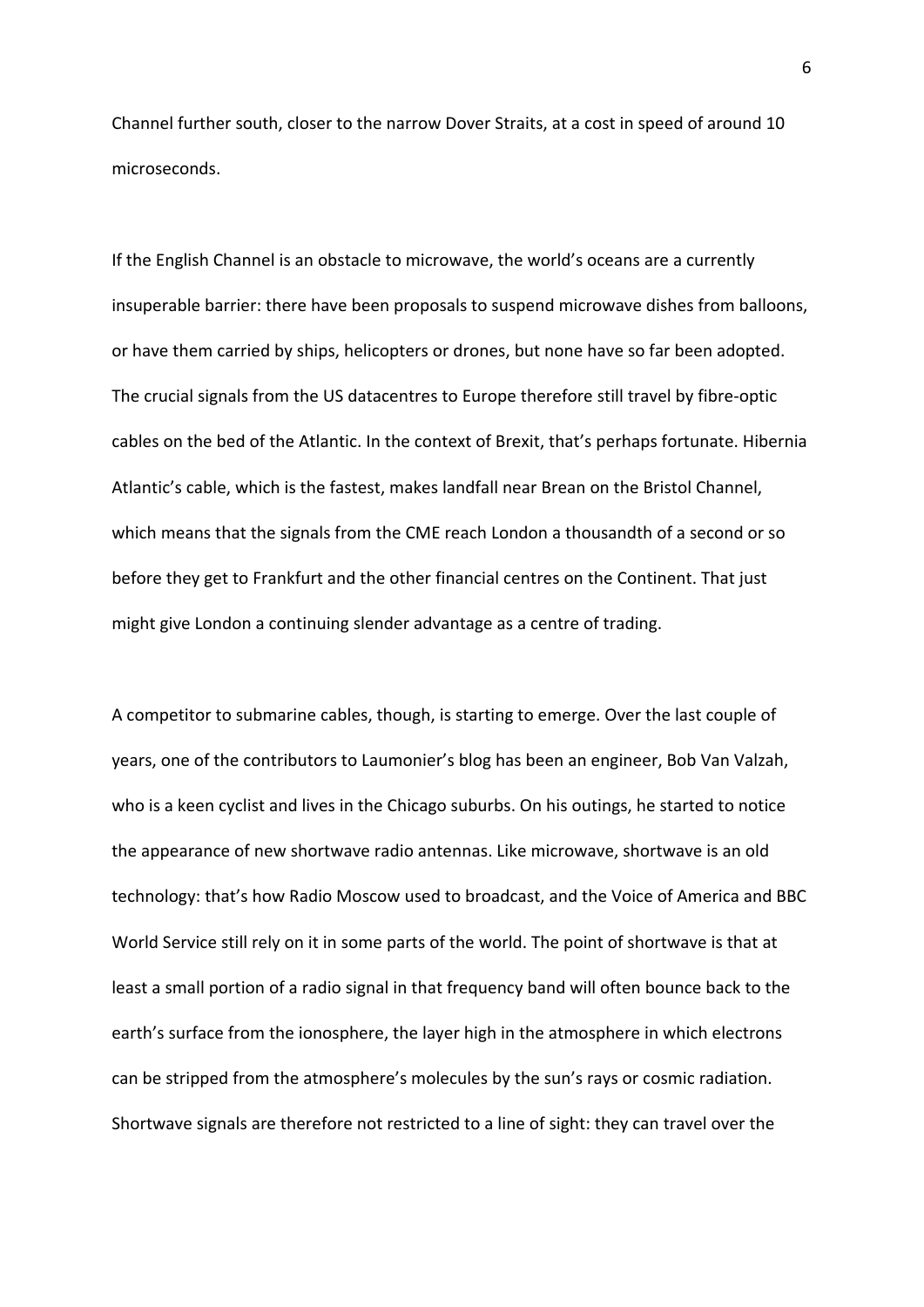horizon, sometimes for thousands of kilometres – potentially across the Atlantic, for example.

The new antennas spotted by Van Valzah are almost certainly experiments to find out if shortwave can be used in transoceanic HFT. Shortwave's bandwidth is very limited, but the critical signals for trading are often extremely simple: you don't need many binary digits to convey the fact that the price of a futures contract on the CME has ticked up or ticked down. A deeper problem, though, is that shortwave is a fickle technology, affected by conditions in the upper atmosphere, by solar flares, and simply by whether it is daytime or night. If in your youth you listened to shortwave radio stations in distant countries, you will have experienced that fickleness: a station you could hear clearly one night could be entirely inaudible the following night.

With skilled planning and powerful enough transmitters, though, shortwave signals can most likely reach London and Frankfurt from Chicago, at least much of the time. What, though, about Mumbai, Singapore, Hong Kong, Shanghai or Tokyo? Shortwave is unlikely ever to make direct transmission over those distances feasible. This potentially brings satellites into the picture. The cost of launching them is coming down sharply, and satellites could become a faster alternative to transoceanic cables. When I first heard discussion of this, I was deeply sceptical, because a whole constellation of satellites would be necessary: you can't simply use a single geostationary satellite, since that has to be over 30,000 km above the surface of the earth, and that would make a signal transmitted by satellite slower than one travelling in a direct undersea cable.

7